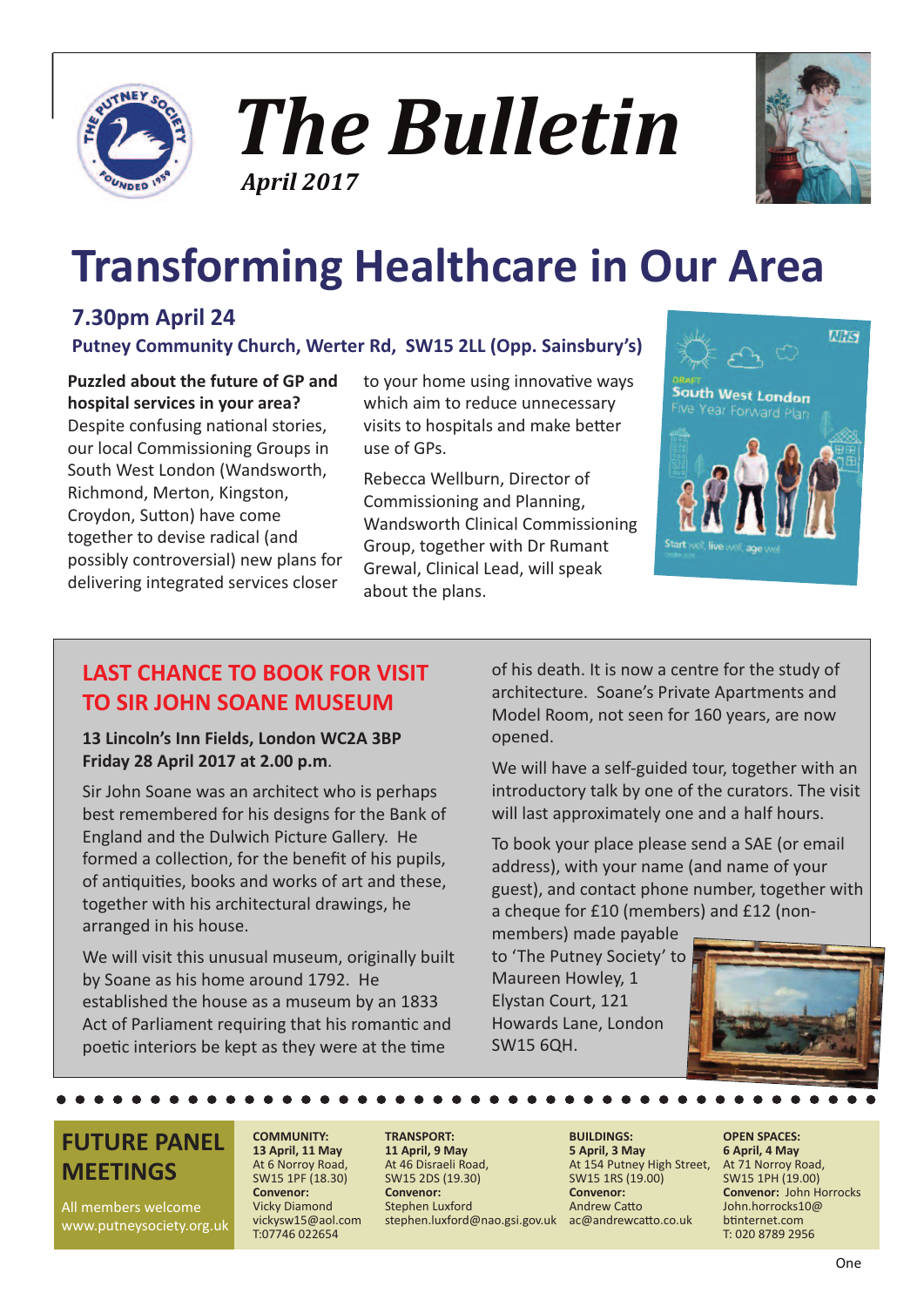Have you heard of Easy Fund Raising (EFR) or Give as you Live (GAYL)? They're online fundraising websites for UK **charities, helping people raise money for charity through their everyday online shopping.** For example, you sign up to GAYL or EFR first, nominate your charity of choice, then go to Amazon or whichever trader you want that is affiliated, and when you've made your purchase, the organisation (EFR or GAYL) is paid a commission by the retailer, and they split that with the charity. The charities must be registered with the Charity Commission, or as a good cause with HMRC, or be a Community Interest Company or Community Amateur Sports Club. Thousands of retailers have signed up, including Amazon, eBay, John Lewis and Marks and Spencer, Tesco, etc. It's completely free to the charities. Millions of pounds have been raised so far – GAYL have raised over £8 million, and EFR over £14 million for charities to date. So every time you shop online, you can raise money for charity, without it costing you anything extra. Do look up both organisations to see which suits you best. Or sign up to both if you see they have different

### **Community** Panel

Convenor: Victoria Diamond 07746 022654 vickysw15@aol.com retailers which you use. With the catastrophe unfolding in Africa with some 20 million people's lives hanging in the balance, every penny towards those charities that help is needed.

We're arranging a tour of Smuggler's Way recycling centre. It's been reported by those who've been that it's a fascinating tour. They can only take 10 people at a time, so would those interested please email me, putting Smuggler's Way in the subject heading. Please include your phone number in the email. Thank you. (First Aid class hasn't been forgotten – those who were interested will be hearing from me soon!)

**Don't forget, the Putney Society is on Twitter and Facebook!**

**RAIL -** after yet another delay the highway works to make the entrance to the station compliant with Disability Legislation finally began in March and are scheduled to be completed at the end of April. The two retail outlets within the station have now opened with a Pasty takeaway and also a new coffee shop (Nero) for those already feeling thirsty after walking the 20 yards from the Costa at the entrance to the station.

Unfortunately at the time of going to press we had not yet heard the outcome of the competition to run our local rail franchise. It was originally due in February and there were only two bidders. We hope, on the assumption that the outcome is known shortly, to have a Members meeting in May on rail where the successful bidder could outline their proposals to improve passenger services.

**AIR POLLUTION AND BUSES** - in March the Mayor formally launched London's first Low Emission Bus Zone which is for routes running through Putney. The new greener buses, will be a combination of hybrid and cleaner buses that meet Euro VI standards.

Last month I reported that temporarily the air quality monitor in the High Street had temporarily broken down but after the Society contacted Kings College who operate it, it was soon up and running again. Fortunately since the end of January, primarily through favourable windy weather conditions, the number of recorded exceedances of EU NO2 limits has been very few. This may make it initially difficult to measure the impact of the new green buses since the start date coincided with an unusually low level of NO2 readings.

Finally, readers of this column will be aware of the ongoing saga in replacing the second bus shelter outside the

**Transport** Panel Convenor: Stephen Luxford stephen.luxford@ nao.gsi.gov.uk

station. It was destroyed in November 2015 when it was hit by a bus and we wait with bated breath if, as part of the current highways work, a new shelter is installed. Such a shelter will of course need some space for its base and also cables to power the bus timetable indicator. This may require raising some of the nice new paving stones which have just been laid…. Just to put the lengthy bus shelter story into context. While TfL has so far taken 16 months to fail to install a plastic bus shelter the PM, who has rather a bit more on her plate, is granted only a few months longer to deal with the more onerous task of taking the UK out of Europe.

#### **New Executive Member**

Welcome to Kate Pugh OBE, who was elected to the executive committee at the Society's AGM on 20th March. Kate is a long standing Putney resident and active on the Buildings Panel. She spent her working life campaigning through various NGOs to ensure that the benefits of heritage are recognised and realised by government, businesses, communities and individuals.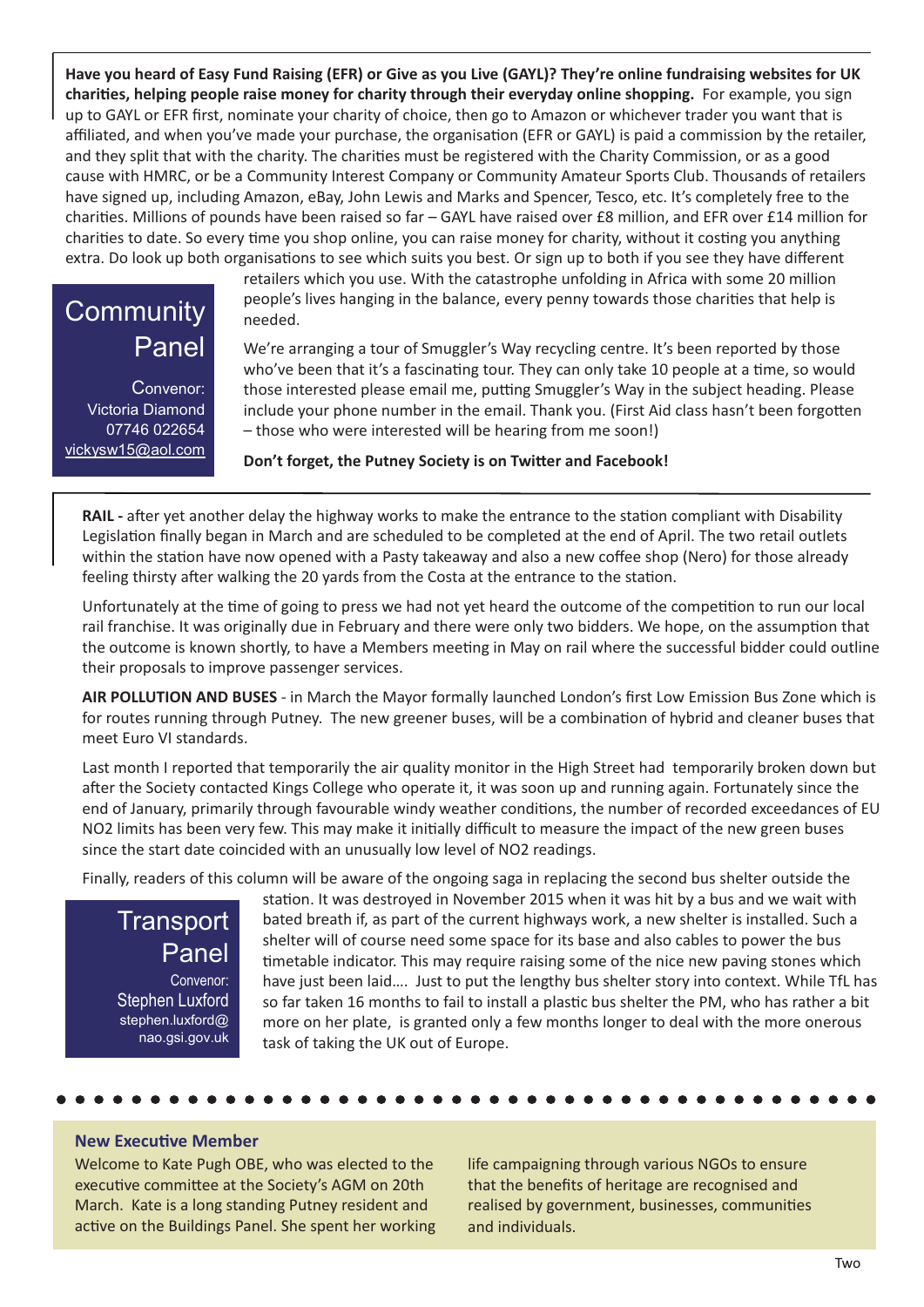One most contentious schemes to come our way in my time on the Buildings Panel was the proposed 'Blades' **tower proposed for a site on Putney Bridge Road close to the High Street.** In the face of extensive protest this planning application was dropped. Inevitably the site, which includes the former Robert Dyas store and adjacent Boots on the High Street, was sold on and the new owners, an investment group headed by the agents Savills, have now come back with fresh and very different plans for development. Last month I told you there would be an exhibition of these plans at St Mary's in late February, and I hope that all members went to see this.

It's different in that the site now takes in Brewers decorators' merchants, allowing the proposed 15 storey glass tower to be replaced by a courtyard plan. But this court is not open to the public, and the buildings around will still rise to 11 storeys on Putney Bridge Road facing the police offices. We think this is too high and have said so in our response to the developers. There's no planning application yet. We will of course also respond to the council once there is, and hope you will too.

That's because the planners are supposed to take account of public comments. Normally anything with over three

### **Buildings** Panel

Convenor: Andrew Catto ac@andrewcatto.co.uk

020 8785 0077

#### objections has to go to the full Planning Applications Committee, but last month consent was given to Roehampton University to keep a group of Portacabins built without consent next to a Grade 1 listed building. Apparently this was justified because of the benefits the University brings to the vitality of Roehampton.

Putney is not alone in being faced with proposals for ever bigger blocks of flats. In Wandsworth there are now plans to replace both Homebase and B&Q on opposite sides of Swandon Way, with the plans for B&Q site proposing 14 towers of up to 15 storeys. The further east you go in Wandsworth, the bigger they get. At the far end of the borough in Nine Elms the biggest tower now under construction will be a staggering 62 storeys. Curiously the quantity happening there helps when we say 'enough' to 11 storeys here.

#### **Society's Tree Fund**

The Society has always taken a special interest in our area's trees - because they contribute so much to the **amenity of Putney and Roehampton.** We like to add to the local stock of trees whenever there is a good reason for doing so. This is why the Society has a Tree Fund - to pay for the new trees we arrange to have planted.

Back in the late 60's, the Society, working with the London County Council, planted a Cherry tree on the newly constructed Tibbet's Corner roundabout. It was the first of a good number of trees later planted there. Perhaps our finest Society tree is the well-established London Plane on the Upper Richmond Road frontage of what is now the Putney Plaza development, opposite East Putney Station. The borough council acknowledged the importance of this tree by giving it the protection of a Tree Preservation Order a few years ago.

Our trees have been planted, mainly, on areas of public open space, like our Commons and parks - but, also, occasionally on private land where the tree will be appreciated by the public passing by (and where the owner

### Open Spaces Panel

Convenor: John Horrocks 020 8789 2956

john.horrocks10@ btinternet.com

agrees!). A good example of this is the Acacia Frisia on the road frontage of the Putney Methodist Church, with its golden-green foliage brightening up this spot.

In the last year we have planted two Catalpas and two Tulip trees (to mark the Queen's 90th birthday) in Wandsworth Park - working closely with the Friends of Wandsworth Park. Our next planting is expected to be the Community Orchard we hope to create on one of the greens on Dover House Road, which we would like to plant next Autumn - if we and the Dover House Estate Residents Association can get the borough council's approval.

Do you have any suggestions for suitable locations for us to plant trees? (We do not plant street trees as the council has its own planting programme.) Please contact the Panel if you have. We welcome your ideas.

### **PUTNEY SOCIETY CONTACTS**

See website for full details: www.putneysociety.org.uk

#### **Chair:** Judith Chegwidden, 020 8788 4489 judith.chegwidden@gmail.com **Secretary:** Carolyn McMillan 38 Disraeli Road, SW15 2DS 020 8789 6692 secretary@putneysociety.org.uk **Website Editor:** Robert Arguile webeditor@putneysociety.org.uk

**Bulletin Editor:** Post Vacant **Membership:** Chris Orriss, 020 8785 7115 22 Pentlow Street, London SW15 1LX membership@putneysociety.org.uk **Treasurer:** Gosia Jakubik, 07746409703 gosia.jakubik@hotmail.com